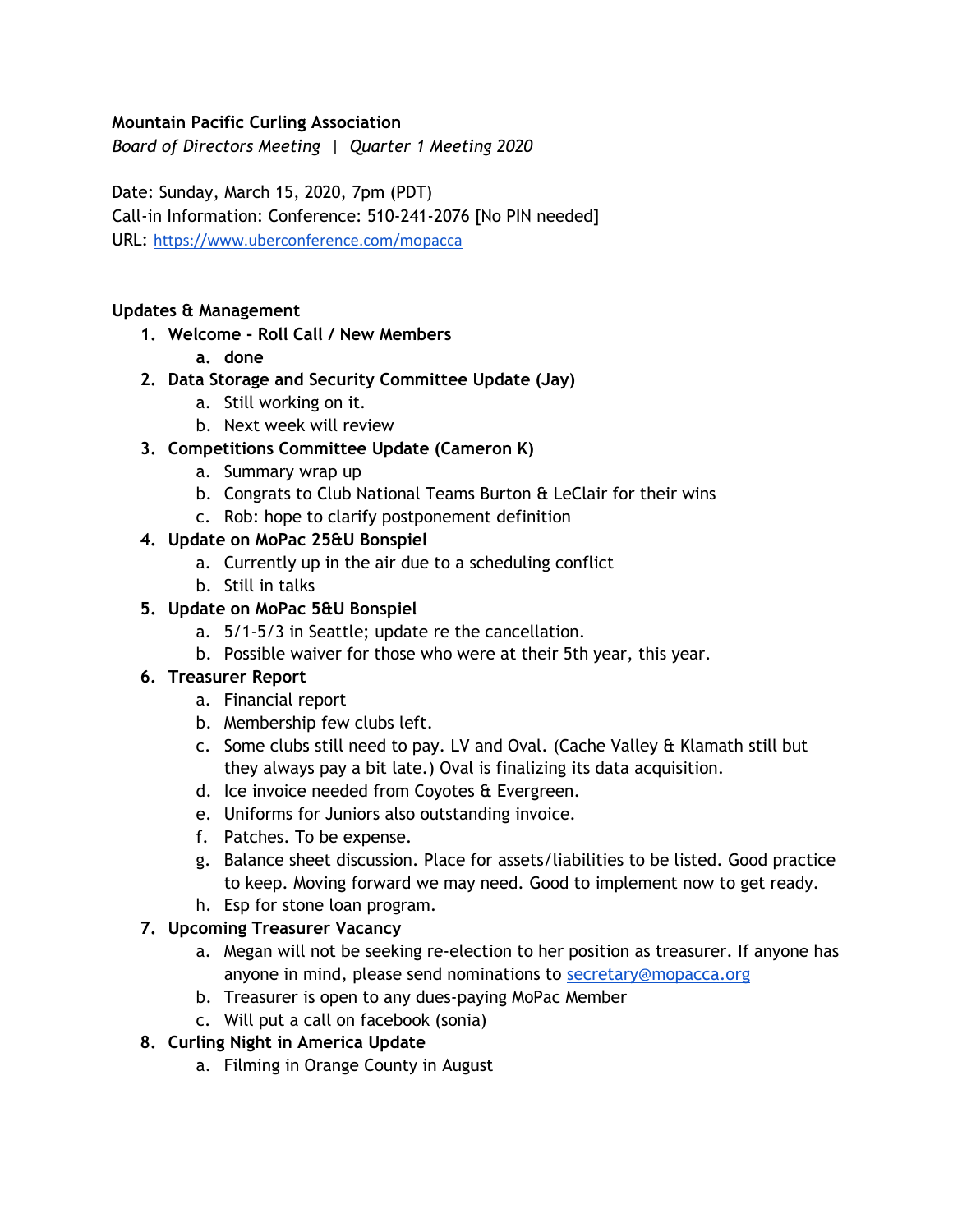b. Many volunteers will be needed including icemakers, officials, and general volunteers

### **9. USCA Rep Update (Rob)**

- a. USCA is aware of problems with cancellation.
- b. CNIA. spotlight on region.
- c. Advocating Members Assembly on West Coast.

### **10.USCA Update.**

### **11.MoPac Winners Banners Proposal (Sonia)**

- a. See announcement email attachment
- b. Brief: MoPac has bought banners for Men's, Women's, Mixed, U18 winning teams. Should MoPac purchase banners for all winning teams of USCA national events i.e. USCA 5-Under, Arena Nationals
- c. Come up with specific list of competitions
- d. Referred to Exec committee for review

## **12.COVID-19 Response Discussion (Sonia)**

- a. Aware of financial difficulties. If need backup re closure notice, let us know.
- b. Situation is still fluid.

### **13.Ad Hoc Region/State Committee (Sonia)**

a. Summary of activities done to date & plan moving forward

### **Mtg Adj. 7:09pm**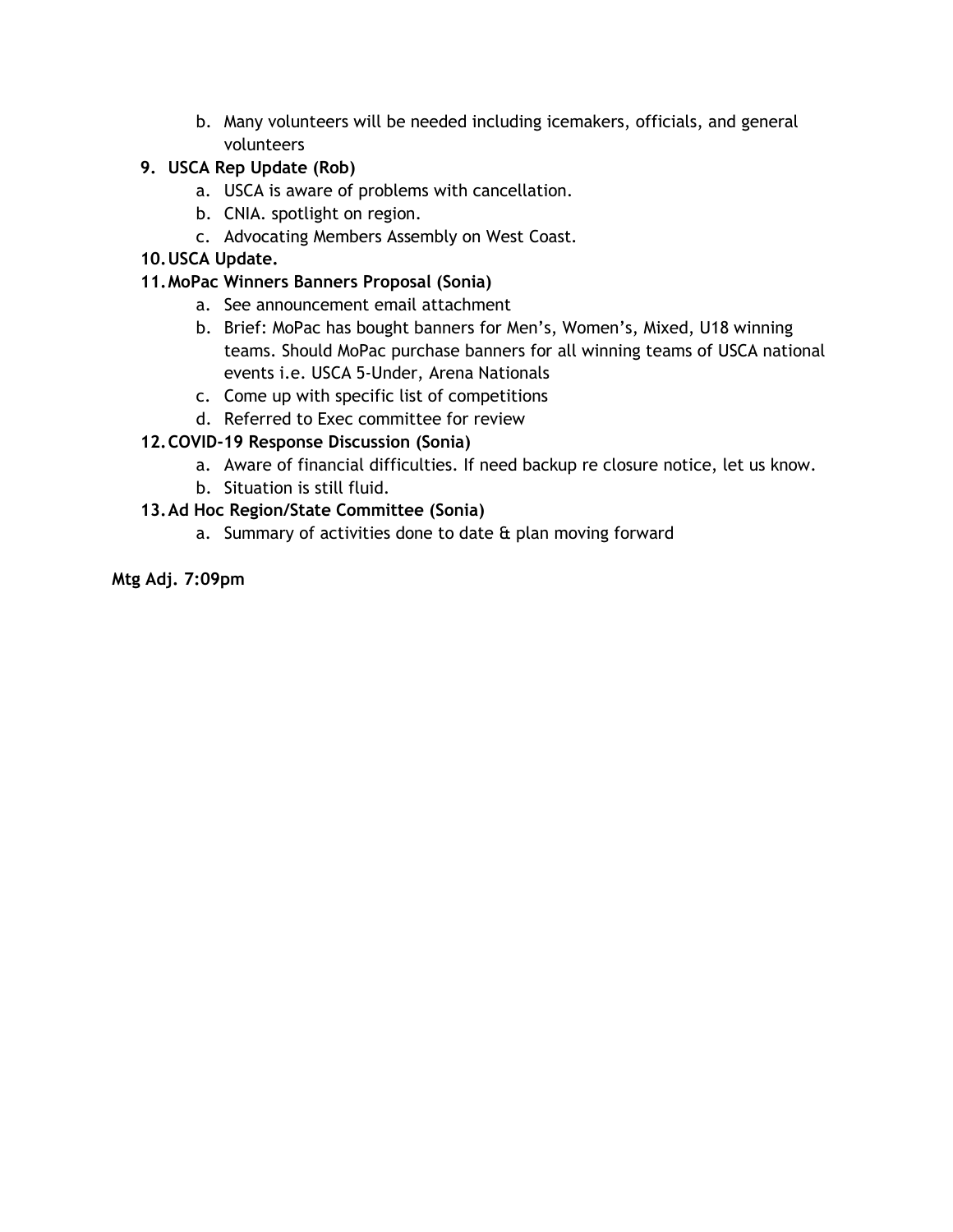# **Next meetings/ Save the Date:**

| Spring: Sunday, March 15th, 2020 7pm PST*<br>(Check Briar Schedule--Does Not Conflict) | March- 2nd Sunday        |
|----------------------------------------------------------------------------------------|--------------------------|
| Summer: Monday June 8th, 2020 7pm PDT                                                  | June- 2nd Monday         |
| Fall: Tuesday, September 8th, 2020 7pm PDT                                             | September - 2nd Tuesday  |
| Winter: Wednesday, December 9th, 2020 7pm PST                                          | December - 2nd Wednesday |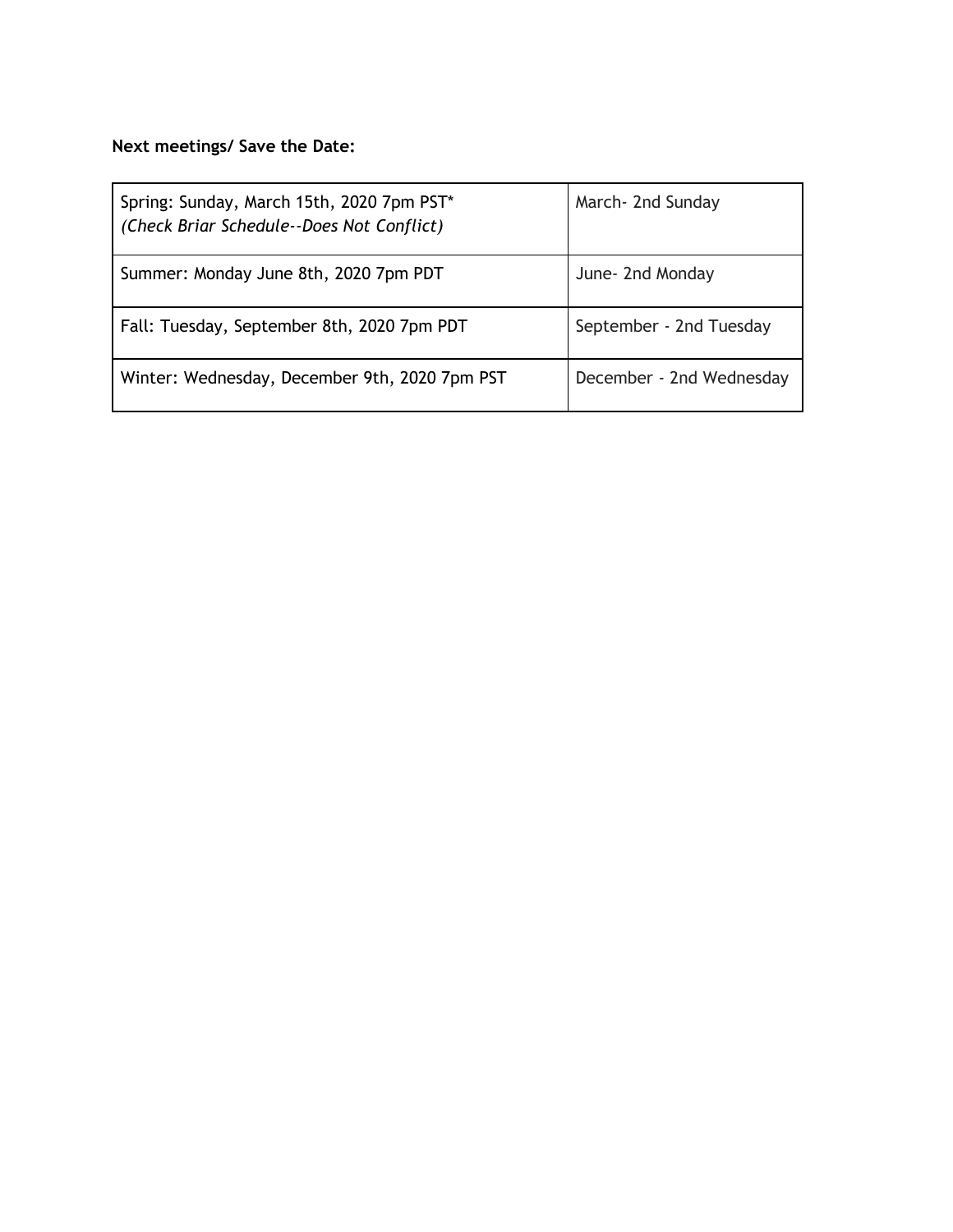## **Attendees:**

| $\pmb{\times}$            | <b>Rob Shelton</b>          | <b>USCA Representative</b> | robshelton@gmail.com    |
|---------------------------|-----------------------------|----------------------------|-------------------------|
| X                         | <b>Adam Endicott</b>        | Coyotes CC                 | coyotes@mopacca.org     |
| X                         | <b>Cameron Ross</b>         | Hollywood CC               | hollywood@mopacca.org   |
|                           | <b>Derek</b>                | Orange County CC           | occurling@mopacca.org   |
|                           | Lorraine<br>Makishima-Wolfe | <b>SFBACC</b>              | sfbacc@mopacca.org      |
| X                         | <b>David Betts</b>          | Wine County CC             | wccc@mopacca.org        |
|                           | <b>Glenn Pfautsch</b>       | <b>Boise CC</b>            | boise@mopacca.org       |
|                           | Michelle Applebee           | <b>McCall CC</b>           | mccall@mopacca.org      |
|                           | <b>Edie Hazard</b>          | Lake Tahoe Epic Curling    | ltec@mopacca.org        |
|                           | Nick Kitinski               | Las Vegas CC               | lvcurling@mopacca.org   |
| $\boldsymbol{\mathsf{x}}$ | Art Placek*                 | Evergreen CC               | evergreen@mopacca.org   |
|                           | <b>Mlke Wolfe</b>           | Cache Valley CC            | cachevalley@mopacca.org |
| X                         | <b>Ben Womack</b>           | Ogden CC                   | ogden@mopacca.org       |
|                           | Christie Konkol             | Park City CC               | parkcity@mopacca.org    |
|                           | Janice Robbins              | <b>Bend CC</b>             | bend@mopacca.org        |
| X                         | Andrew Smith*               | Olympic Oval CC            | uoocc@mopacca.org       |
|                           | <b>Cameron Kim</b>          | <b>Silicon Valley</b>      | svcc@mopacca.org        |